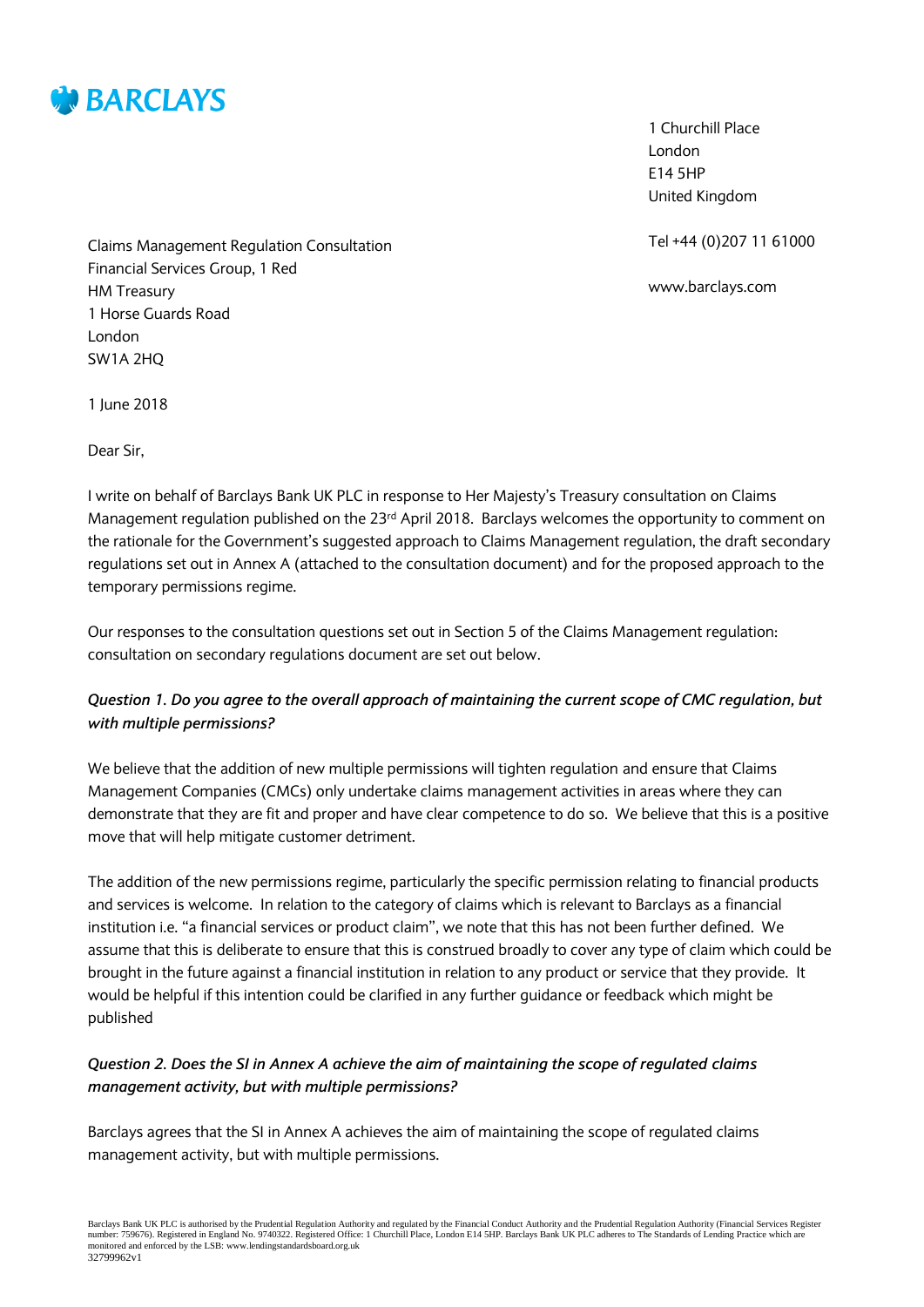### *Question 3. Do you agree with the policy intent that claims made under section 75 of the Consumer Credit Act 1974 are within the scope of the FCA's claims management regime?*

Barclays agrees with the policy intent that claims made under section 75 of the Consumer Credit Act 1974 should be within the scope of the FCA's claims management regime. The current exclusion of CMCs handling S75 claims not requiring authorisation and falling outside of the Ministry of Justice's jurisdiction has been a technical loophole that is being exploited by some CMCs*.*

# *Question 4. Are there any other sectors that should be added to the scope of regulated claims management activity?*

Barclays has not identified any other sectors that should be added to the scope of regulated claims management activity**.** We would, however, note our comment provided in relation to Question 1 around clarifying the intended broad scope of "a financial services and product claim".

#### *Questions 5. Do the provisions in Annex A work in relation to Scotland?*

Barclays has no evidence to suggest the provisions in Annex A do not work in relation to Scotland.

## *Question 6. Do you agree that compliance with the [Code of Practice](https://assets.publishing.service.gov.uk/government/uploads/system/uploads/attachment_data/file/313317/trade-unions-claims-management-services-code-of-practice.pdf) should remain a condition of trade union exemption from claims management regulation?*

Barclays has no evidence to suggest that this condition should not remain and would agree that this seems sensible.

## *Question 7. If you agree that compliance with th[e Code of Practice](https://assets.publishing.service.gov.uk/government/uploads/system/uploads/attachment_data/file/313317/trade-unions-claims-management-services-code-of-practice.pdf) should remain a condition of trade union exemption from claims management regulation, do you agree that the current [Code of Practice](https://assets.publishing.service.gov.uk/government/uploads/system/uploads/attachment_data/file/313317/trade-unions-claims-management-services-code-of-practice.pdf) is suitable?*

Barclays is not in a position to comment on the current Code of Practice.

#### *Question 8. Does the SI in Annex A achieve the aim of maintaining the current exemptions?*

Barclays agrees that the exemptions in Annex A, subject to the following.

There appears to be a material omission in the drafting for the exemption for Independent Trade Unions, both in s89S of Part 3B and s81 of Part 7. In both cases it needs to be clear that the exemption only applies in relation to activity carried out by an Independent Trade Union. As currently drafted any member (including a former member) of a Trade Union or their family members is exempt purely by virtue of that status and the activity of the union itself is not within the scope of the exemption. We believe this must be an oversight which would be resolved by the following amendments:

#### 89S. Independent trade unions

(1) There are excluded from articles 89G to 89M any activity carried out by *an independent trade union for -.....*

81. Communications made by an independent trade union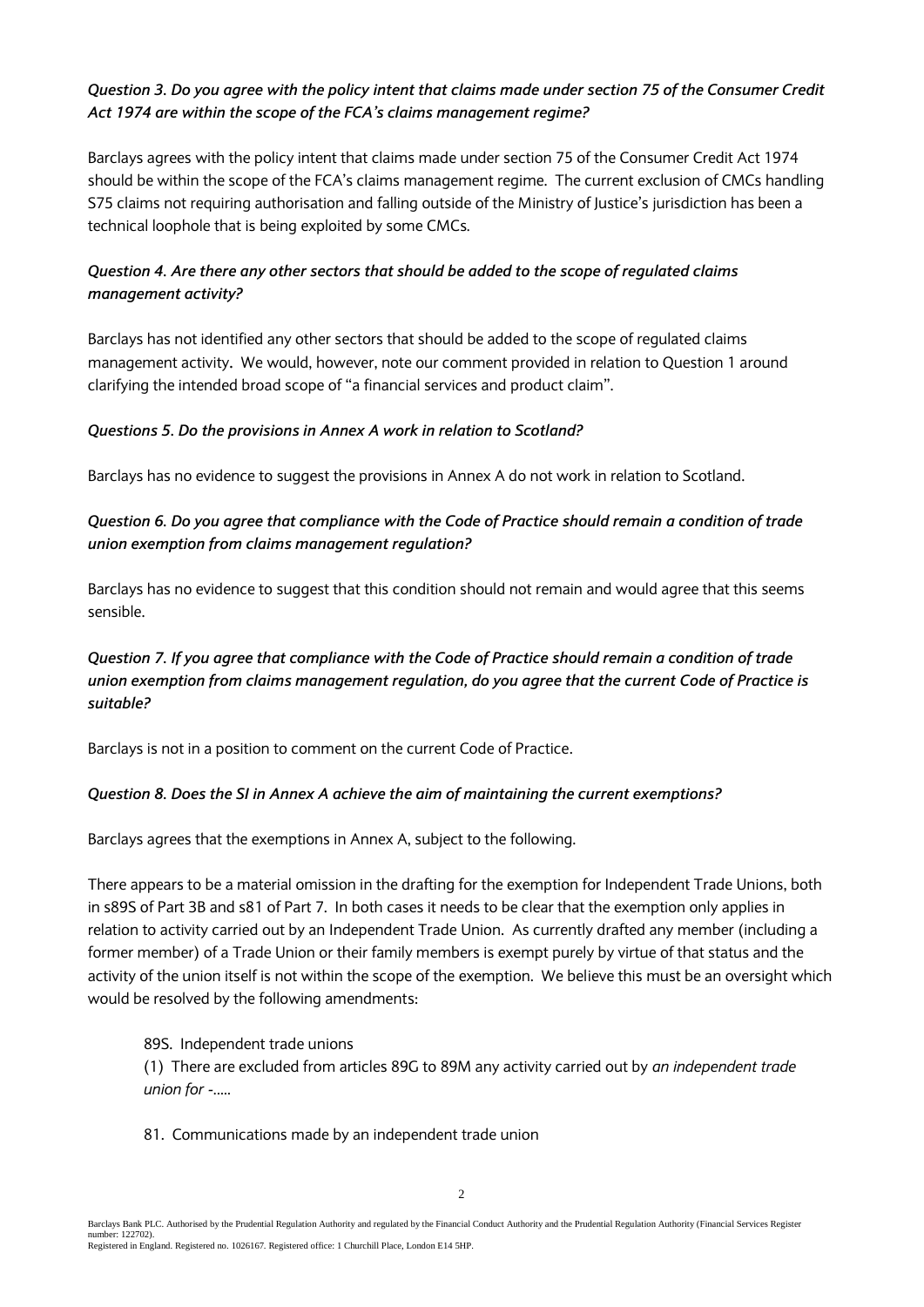(1) The financial promotion restriction does not apply to any communication which relates to a controlled claims management activity falling within paragraph 11A of Schedule 1 carried out by *an independent trade union for -.....*

### *Question 9. Should the government consider any further exemptions?*

Barclays is keen to ensure that HMT gives regard to the impact of the EU proposal on representative actions for the protection of collective interests of consumers, which could give certain charities powers to undertake collective redress. The proposal is not sufficiently developed for Barclays to come to a view on this, but we believe HMT should consider the potential implications of this on a blanket exemption for charities.

# *Question 10. Do you agree that the SI achieves the aim of regulating all CMCs providing regulated claims management activities in Great Britain?*

We agree that the SI appropriately sets out in Article 2 when a person is to be treated as carrying on a regulated claims management activity in Great Britain. We note this has not been replicated in the amendments to the secondary legislation, in particular, the Regulated Activities Order and the Financial Promotion Order and would suggest that it would be helpful, if possible, to do so that the scope is clearly set out alongside the relevant text.

# *Question 11. Do you agree that the FCA's exemption from its consultation requirements under FSMA in respect of rules that are the same or have the same effect as those under the Compensation Act 2006 regime should be in place for Scotland as well as England and Wales?*

Barclays' interpretation of the SI is that FCA's general obligation, pursuant to s138I (2) of the Financial Services Markets Act 2000, to consult on any rules it publishes remains unaltered (even if those rules are the same or have the same effect as those under the Compensation Act 2006 regime). It is very important that this remains the case. The only exemptions which the SI is seeking to introduce are:

1) in respect of an obligation to carry out a cost benefit analysis where those rules are the same or have the same effect as under the Compensation Act 2006 regime. In this instance Barclays agrees that this obligation should not apply either in England and Wales or Scotland. and2) in respect of FCA's competition duty - please see our answer to q12.

# *Question 12. Do you agree that the FCA's competition duty should be disapplied in respect of rules or guidance that have the same effect as the current regulator's rules?*

Barclays does not agree with the proposal that the FCA's competition duty at s.1B(4) of FSMA 2000 should be disapplied in relation to CMCs. It is not clear why HMT proposes that the FCA should not have this duty in respect of one type of firm; simply noting that the CMRU did not have this duty does not appear a sufficient reason for the FCA's duty to be disapplied in this way.

The intention behind transferring regulatory responsibility for CMCs to the FCA is surely to ensure there is an effective regulator that has the tools to prevent misconduct and negative outcomes for consumers. Indeed, to disapply the FCA's duty would not be a satisfactory outcome for customers, who would likely benefit from any work carried out by the FCA on competition in the claims management sector.

# *Question 13. Does the SI achieve the aim of exempting the FCA from its consultation requirements under FSMA in respect of rules that are the same or have the same effect as those under the Compensation Act 2006 regime?*